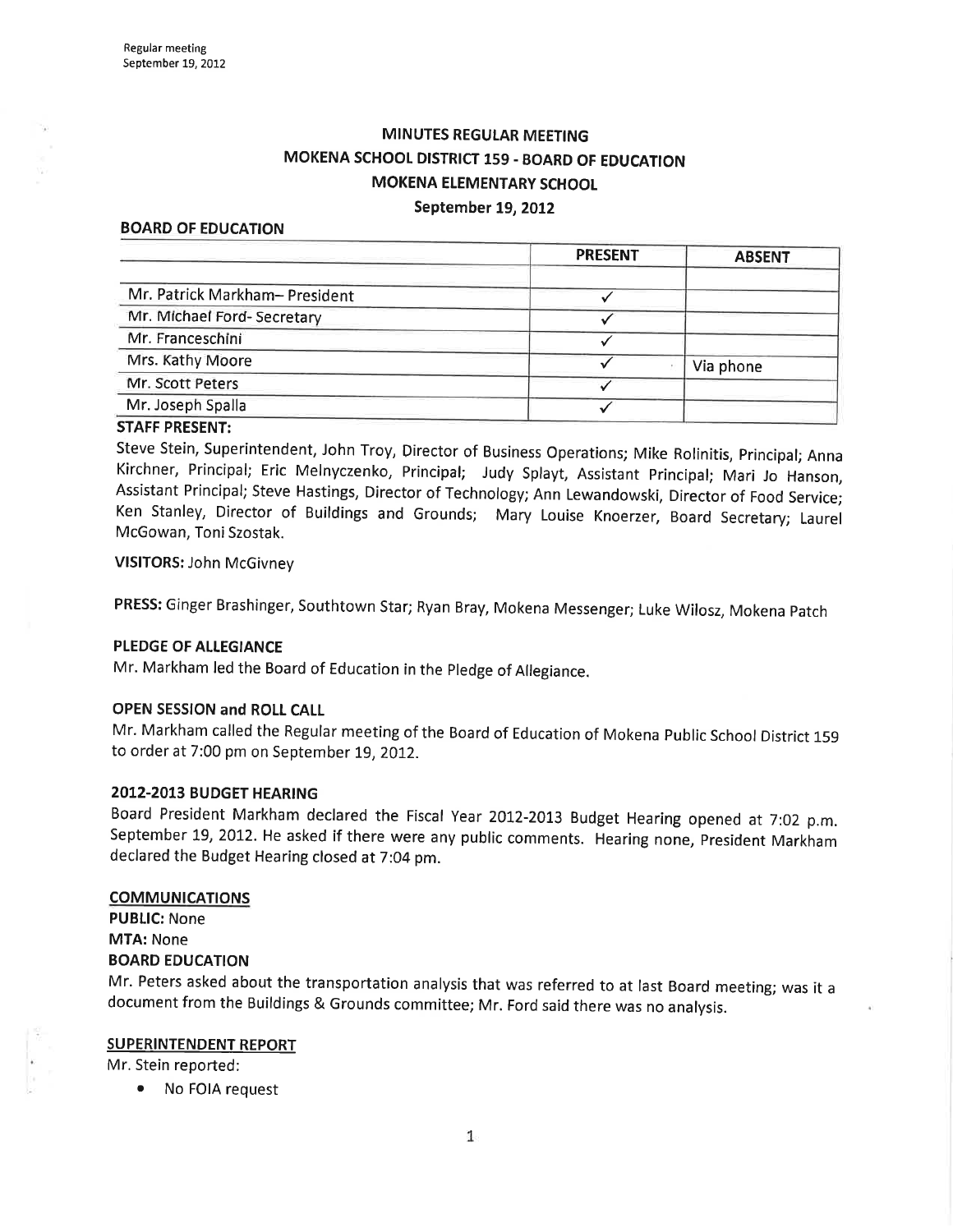- Application for Recognition of Schools was not updated for 2012-2013 on ISBE website yet; would present at next Board meeting
- o Benchmarking for Reading was completed
- o GLDA for grades K-5 were competed this week.
- Thank you note from Donna Dockus

Mrs. Moore asked for an update from Mr. Stein on Senate Bill 7 for October meeting.

Mr. Troy recognized the staff in the business office that the Board does not see at the regular Board meetings. He said Peg Ryan, Donna Dockus, Shirley Pinkul, Luann Lodes and new comer Diane Aguayo are doing a wonderful job; proud to be on their team.

# INFORMATION REPORTS

# FINANCIAL REPORT

Mr. Troy reviewed the Financial Report with the Board of Education. He noted the revenue for the month, in all funds was \$L,608,858. Based upon the FY L3 budget that we are proposing, the amount represents 8.6% of the tentative revenue. Last year the revenue for August was \$2,195,128. The timing and receiving of the levy is the reason for the variance. The expenditures for August, in all funds, were \$1,409,947 or 6.9% of the tentative expenditures in the proposed budget. Last August the expenditures in all funds were \$929,290.

# TREASURER REPORT

Mr. Troy reviewed the Treasurer's Report with the Board of Education noting CD's are only earning about 0.1% The district has good relationship with PMA and the cash flow program that is in place.

# LEASE OPTIONS - MOKENA PARK DISTRICT

Mr. Ford and Mr. Spalla presented for first "read" the Inter-Governmental Agreement with the Mokena Park District and Mokena School District regarding usage of baseball fields and green space behind and adjacent to MES and MlS. Clarifications were sited:

Section 2 part C- repair of any damages will be completed by the MpD

Section 2 part D - would the limits remain at \$ 1,000,000- need to verify w/attorney

Section 2 part E- verify what type of type of mower will be used on property

Section 2 part F- Verify Blue Demons will be doing upgrades; work w/MPD

lncorporate "Blue Demons has first right of refusal"; MPD will handle leasing field to outside source,

Mr. Ford will clarify changes/adjustments with Mr. Romanek of Mokena Park district (MPD). Once the changes are complete, Mr. Ford will forward to Board of Education the revised contract; if satisfy it will be forwarded onto school attorney; finally brought to BOE for vote in October.

Mr. Peters questioned if Burros football will be allowed to use the fields; Burros flag has been using it for several years.

Mr. Markham thanked Mr. Ford and Mr. Spalla for their professional manner in how they handle this contract with MPD.

# ADDENDUM TO PARENT STUDENT HANDBOOK

Mr. Stein presented to the BOE the changes made on behalf of the Parent Advisory Committee. He highlighted some of the changes to the addendum that were agreed upon at the committee level. The updated Bullying Prevention and lntervention form was presented; available on-line and as a hard copy.

Mr, Markham was adamant that this be available on-line as to track the incidents of bullying etc. One person needs track the complaints and the follow up of the complaint; he wants this concept to go back to committee to come up with an on-line solution.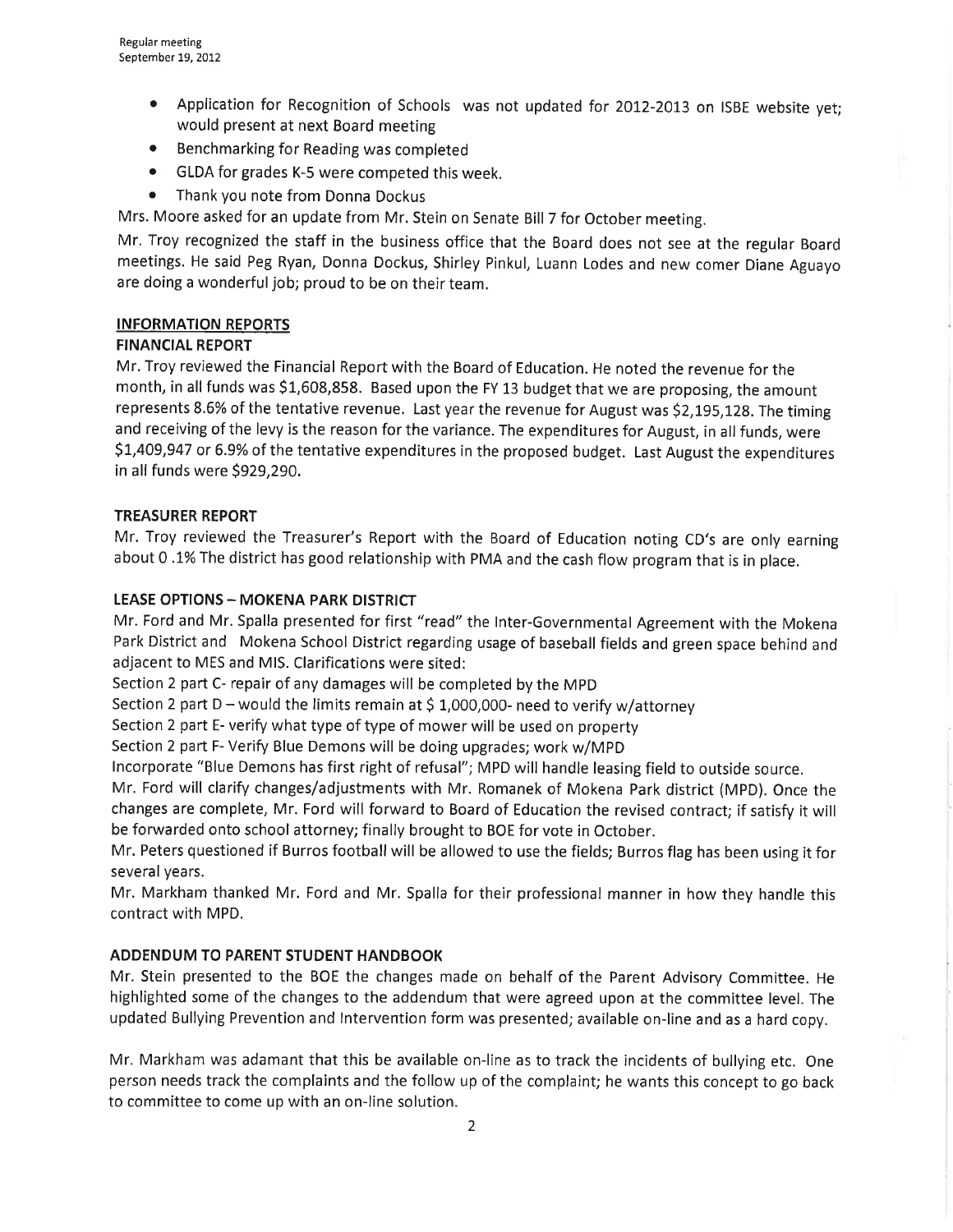Mrs. Moore stated the form needs to be available both on-line and as a hard copy for people not technically sawy or do not have a computer; once completed the person could turn into a principal. Mr. Spalla agreed wíth Mrs. Moore on having the form accessible both ways.

Mr. Peters also agreed the form be available both ways and turned into the appropriate adult.

Mr. Regan liked both ideas but preferred completing the form on-line.

Mr. Franceschini agreed the forms needed to be available both ways, however needs to be tracked.

Mr. Ford agreed with both concepts; a procedure needs to be in place; a chain of command needs to be followed,

### FUND BALANCE

Mr. Troy stated the district does not have a fund balance policy in place. He referred to some of the policy in place in surrounding districts that was presented as information at the June 1, 2012 Board meeting. He highlighted the policy from Elwood SD. Discussion took place among the Board regarding benefit ranges for reserves, lt was agreed that Mr. Troy would prepare an analysis of our cash flow with the information supplied by PMA at the October 17 Board meeting; will concentrate on the low-end for strategic long-range planning; suggest a range for upper-end. The Board will be better equipped to recommend a policy for the district.

Mr. Spalla asked for capital expenses separated from regular operational expenses.

Mr. Peters inquired about how taxes dollars received in the spring for the following year are taken into account for considering fund balance levels at the end of the year.

Mrs. Moore asked for historical data of when revenue is received vs. when our expenses are paid.

At 7:50 Mr. Markham turned the meeting over to Mr. Spalla, Board Vice-President to oversee the rest of the BOE September 19 meeting because he was not feeling well. Mr. Markham remained for the duration of the meeting .

#### ACTION REPORTS

#### Personnel

#### Recommended Motion:

Mr. Spalla moved to approve personnel recommendations 1 through 3 as presented, subject to successful background checks, drug screening and physicals. The motion was seconded by Mr. Franceschini.

#### On Roll Call

Ayes: Mr. Ford, Mr. Franceschini, Mr. Markham, Mrs. Moore, Mr. Peters, Mr. Regan, Mr. Spalla Nays: None **Abstain:** None

MOTION CARRIED 7-O

| ,,,,,,, |  |  | . |  |
|---------|--|--|---|--|
|         |  |  |   |  |
|         |  |  |   |  |

### 1. Classified - Retirement

| Cathy Cassidy                                     | <b>Building Aide</b> | <b>MJH</b>      | 10/19/2012 |            |
|---------------------------------------------------|----------------------|-----------------|------------|------------|
| <b>Classified-New Hire</b><br>2.<br>Dawn Nelligan | Sub-Food Server      | <b>District</b> | As needed  | \$8.31/hr  |
| Karen Pavlacka                                    | Sub-Food Server      | <b>District</b> | As needed  | \$8.31/hr  |
| Laura Shanesy                                     | Sub-Food Server      | <b>District</b> | As needed  | \$8.31/hr  |
| Therese Dydo                                      | Sub-Nurse            | <b>District</b> | As needed  | \$15.62/hr |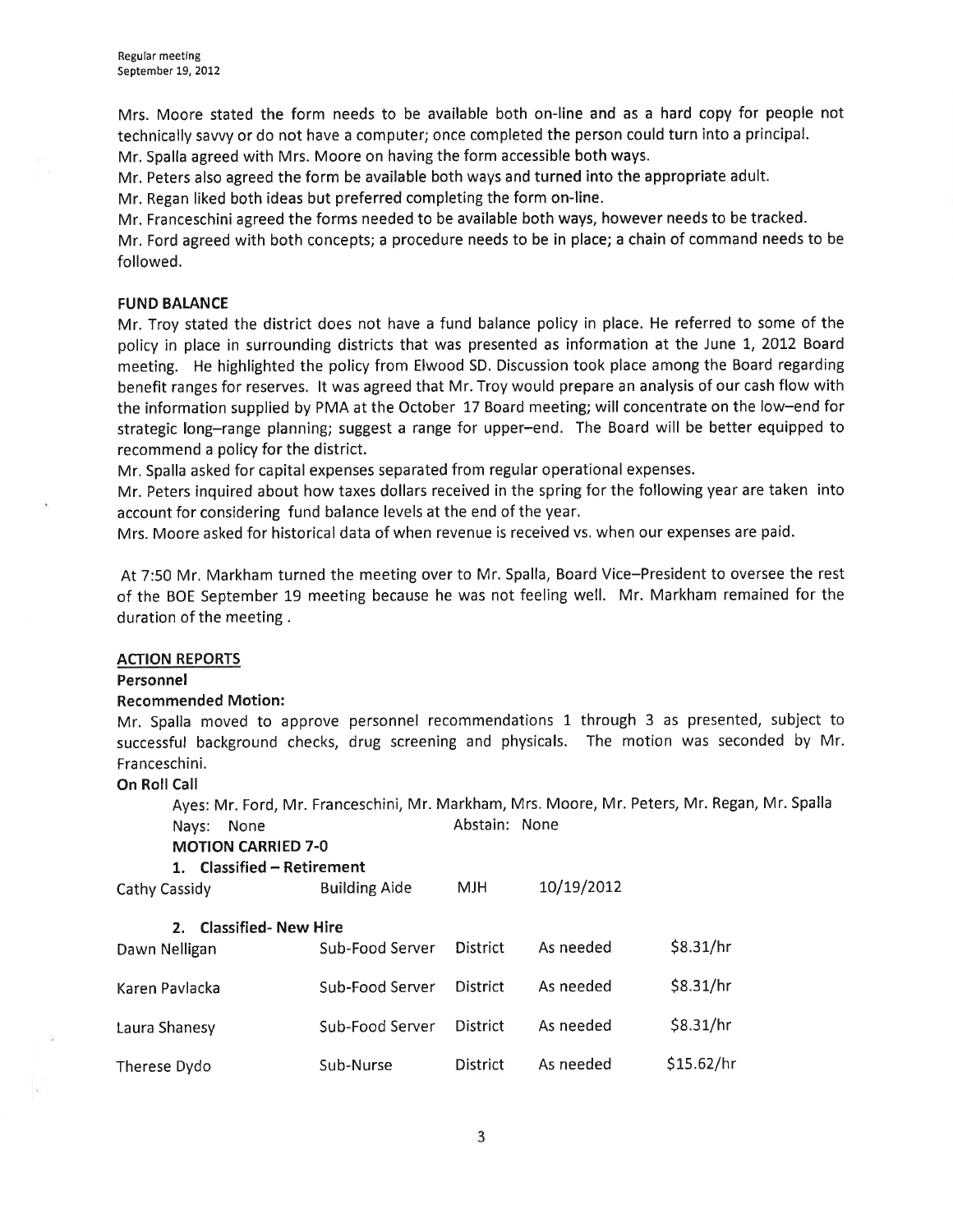| Margaret Piarowski | Sub-Nurse | <b>District</b> | As needed | \$15.62/hr |
|--------------------|-----------|-----------------|-----------|------------|
|                    |           |                 |           |            |

# 3. Transportation- Re-hire as part-Time Classified Staff

Ron Kaczorowski **Director of** District 10/8/2012 **Transportation** 

Mr. Troy noted he appreciated Mr. Kaczorowski taking the part-time position to help through the transition of eliminating the director for transportation.

#### DISTRICT BILLS

### Recommended Motion:

Mr. Franceschini reviewed District bills this month. Mr. Franceschini moved to approve the bills as presented. The motion was seconded by Mr. Spalla.

On Roll Call

Ayes: Mr. Ford, Mr. Franceschini, Mr. Markham, Mrs. Moore, Mr. peters, Mr. Regan, Mr. Spalla Nays: None **Abstain:** None

MOTION CARRIED 7-O

Mr. Franceschini commended the business department on the detail of the bills list; and Mr. Troy for the detailed financial report.

### **POLICY**

### Recommended Motion:

Mr. Ford moved to approve the following policies as presented: Policy 2:250 E-2; 4:120; 6:235; and 7:220 AP. The motion was seconded by Mr, Franceschini,

### **On Roll Call**

Ayes: Mr. Ford, Mr. Franceschini, Mr. Markham, Mrs. Moore, Mr. peters, Mr. Regan, Mr. Spalla Nays: None **Abstain:** None MOTION CARRIED 7-O

### APPROVAL OF CONSENT AGENDA:

Mrs. Moore moved to approve consent agenda items 1-7 as presented:

- 1,. Approval of Hazardous Walking Routes 2OIZ-ZOI3
- 2. Approval of Disposal of 1996 Ford F250 Truck
- 
- 3. Approval of Salary Compensation Report to be sent to ROE and posted on website<br>4. Approval of New Requirement Form FY 12 AFR- Report of Shared Services or Outsourcing Report
- 5. Approval of Mackay Center Life Safety Survey
- 6. Approval of Semi-Annual Review of Closed Session Minutes as presented
- 7. Approval of Verbatim Destruction of Close Session Minutes

The motion was seconded by Mr. Ford.

On Roll Call

Ayes: Mr. Ford, Mr. Franceschini, Mr. Markham, Mrs. Moore, Mr. Peters, Mr. Regan, Mr.Spalla Nays: None **Abstain: None** Abstain: None MOTION CARRIED 7-O

#### AMEND AGENDA

Mr. Peters asked to re-open the Budget Hearing because they were was no roll call vote taken initially when the Budget Hearing was opened at 7:02 pm. Mr. Regan moved to re-open the Budget Hearing; the motion was seconded by Mrs. Moore.

On Roll Call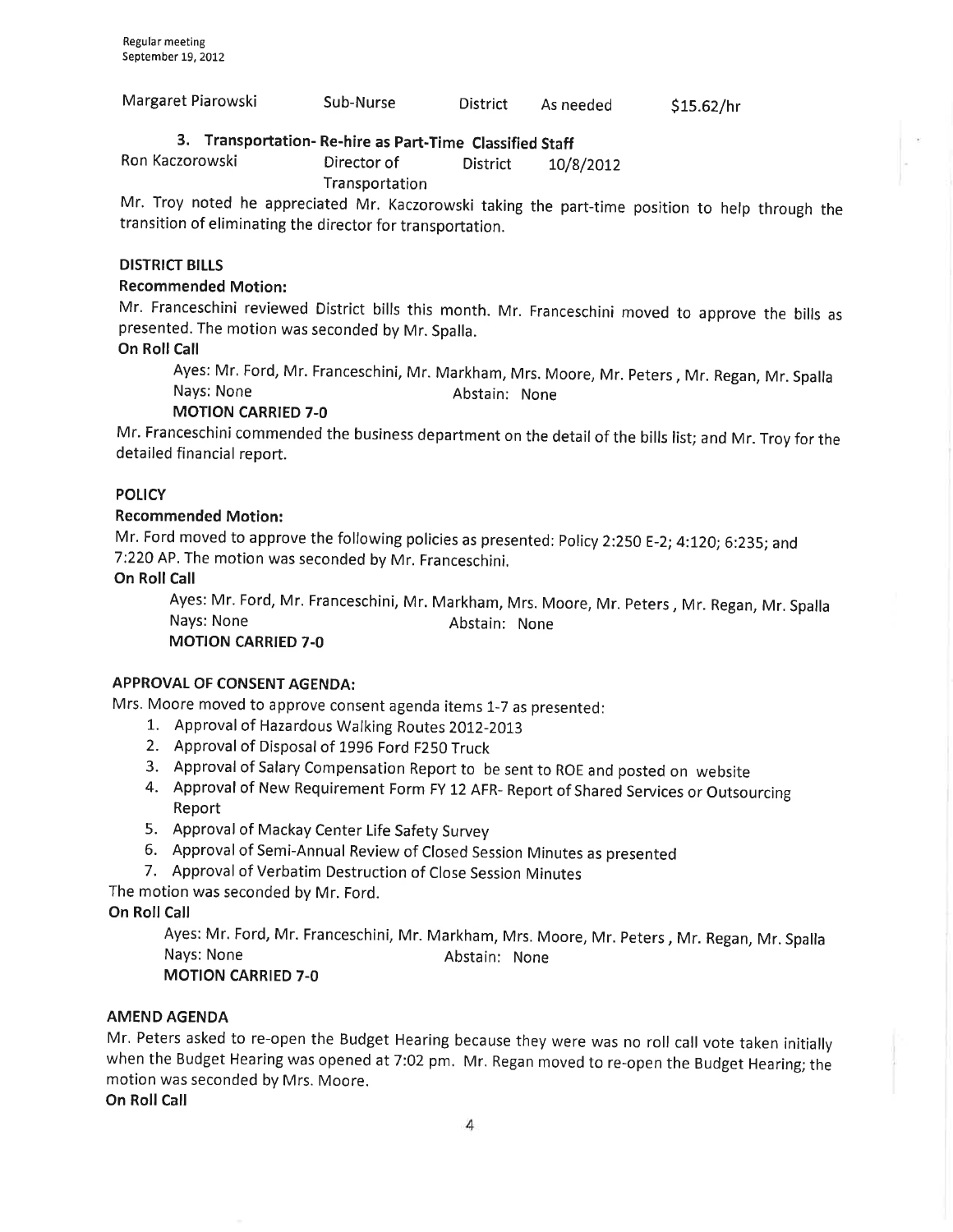Ayes: Mr. Ford, Mr. Franceschinî, Mrs, Moore, Mr. peters, Mr. Regan, Mr. spalla Nays: None Abstain: Mr. Markham MOTION CARRIED 6.0-1

At B:02 pm, the Budget Hearing was reopened.

There were no public comments. A motion to close the 2012 -2013 Budget Hearing was made by Mrs. Moore. the motion was seconded by Mr. Franceschini. The Budget Hearing was closed at 8:03 p.m. On Roll Call

Ayes: Mr. Ford, Mr. Franceschini, Mrs. Moore, Mr. peters, Mr. Regan, Mr. spalla Nays: None MOTION CARRIED 6-0-1 Abstain: Mr. Markham

### ADOPTION OF 2012-2013 DISTRICT 159 BUDGET

Mrs. Moore moved that the Board of Education approve the 2012-2013 Budget as presented. The motion was seconded by Mr. Ford.

On Roll Call

Ayes: Mr. Ford, Mr. Franceschini, Mr. Markham, Mrs. Moore, Mr. Peters, Mr. Regan, Mr. Spalla<br>Nays: None Abstain: None MOTION CARRIED 7.0

### ITEMS FOR October 3,2012 AGENDA

- Senate Bill 7 Update
- Fund Balance discussion BOE October 17
- o Review the Prioritization of Goals for District 159 set by BOE
- o Audit presentation

### FOR THE GOOD OF MOKENA

- Mr. Peters reminded the community the Fall Fling sponsored by PTA and MEF November 2, 2012 at CD & ME
- o Mr. Stein sited from front page Mokena Messenger that Jim von Albade, former MpS student got a perfect 36 on his ACT

#### closED sEsstoN

At 8:15 pm Mrs. Moore moved to adjourn to September 19 Regular Meeting to go Closed Session for purposes of personnel; not to return; Pursuant of 5 ILSC 120/2 c (1). The motion was seconded by Mr.<br>Franceschini. The Board adjourned by unanimous vote.<br>Aller

President

Uncharl Jour

**Secretary**